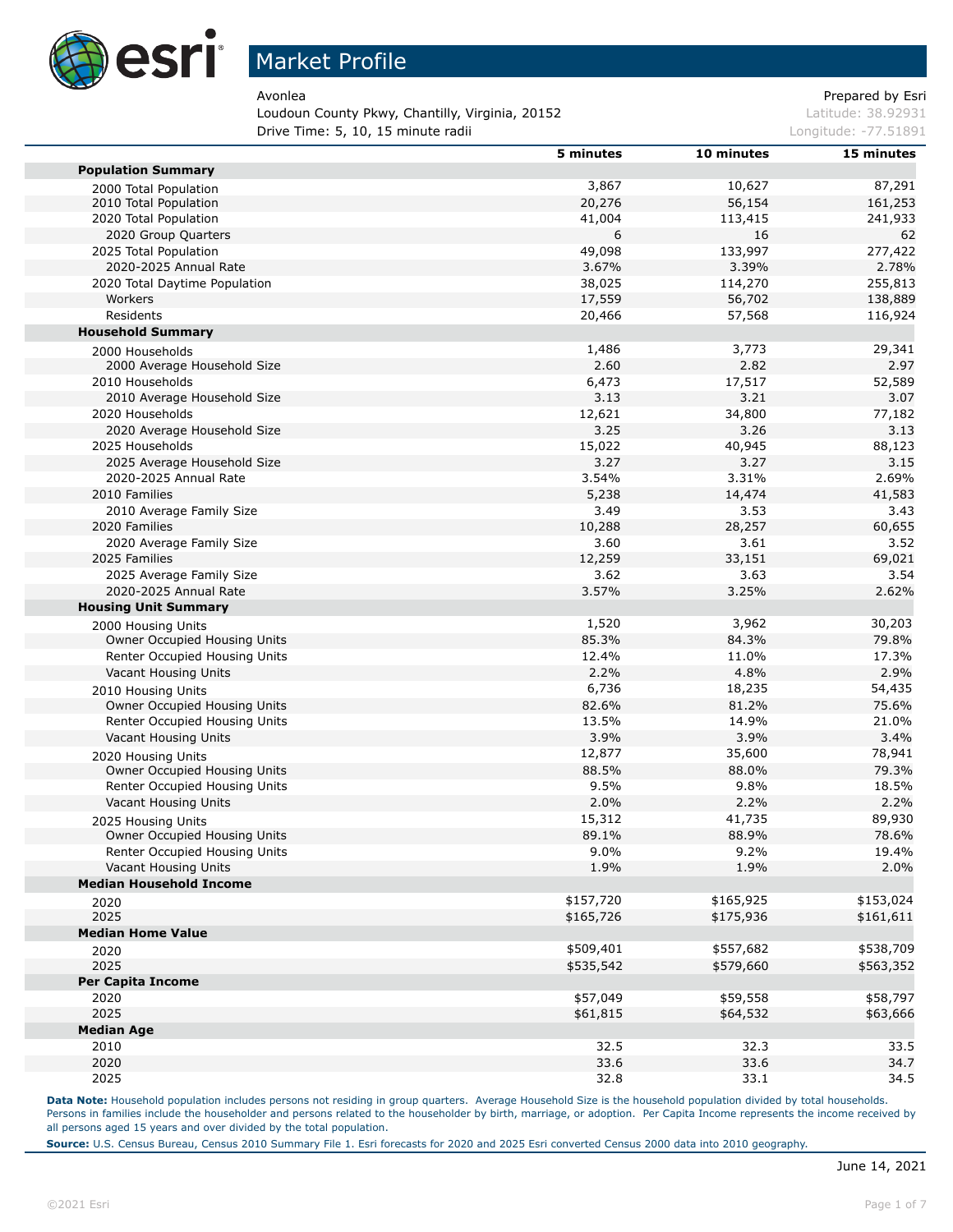

Loudoun County Pkwy, Chantilly, Virginia, 20152 March 2015 1998 1998 Latitude: 38.92931 **Drive Time: 5, 10, 15 minute radii Longitude: -77.51891** Longitude: -77.51891

Avonlea **Prepared by Esri** Prepared by Esri

|                                                | 5 minutes    | 10 minutes   | 15 minutes     |
|------------------------------------------------|--------------|--------------|----------------|
| 2020 Households by Income                      |              |              |                |
| Household Income Base                          | 12,621       | 34,800       | 77,181         |
| $<$ \$15,000                                   | 1.4%         | 1.2%         | 1.8%           |
| \$15,000 - \$24,999                            | 1.9%         | 1.2%         | 1.9%           |
| \$25,000 - \$34,999                            | 1.6%         | 1.8%         | 2.2%           |
| \$35,000 - \$49,999                            | 3.1%         | 3.5%         | 4.2%           |
| \$50,000 - \$74,999                            | 7.9%         | 7.2%         | 8.4%           |
| \$75,000 - \$99,999                            | 9.3%         | 7.6%         | 9.3%           |
| \$100,000 - \$149,999                          | 20.7%        | 20.3%        | 20.8%          |
| \$150,000 - \$199,999                          | 20.0%        | 18.3%        | 16.8%          |
| \$200,000+                                     | 34.2%        | 39.0%        | 34.6%          |
| Average Household Income                       | \$184,709    | \$195,733    | \$184,217      |
| 2025 Households by Income                      |              |              |                |
| Household Income Base                          | 15,022       | 40,945       | 88,122         |
| $<$ \$15,000                                   | 1.3%         | 1.1%         | 1.6%           |
| $$15,000 - $24,999$                            | 1.7%         | 1.1%         | 1.7%           |
| \$25,000 - \$34,999                            | 1.2%         | 1.4%         | 1.9%           |
| \$35,000 - \$49,999                            | 2.5%         | 2.9%         | 3.7%           |
| \$50,000 - \$74,999                            | 6.9%         | 6.2%         | 7.4%           |
| \$75,000 - \$99,999                            | 8.5%         | 6.9%         | 8.7%           |
| $$100,000 - $149,999$                          | 19.7%        | 19.1%        | 20.0%          |
| \$150,000 - \$199,999                          | 20.6%        | 18.7%        | 17.2%          |
| \$200,000+                                     | 37.6%        | 42.5%        | 37.9%          |
| Average Household Income                       | \$201,312    | \$212,838    | \$200,341      |
| 2020 Owner Occupied Housing Units by Value     |              |              |                |
| Total                                          | 11,401       | 31,306       | 62,553         |
| $<$ \$50,000                                   | 0.7%         | 1.4%         | 1.1%           |
| \$50,000 - \$99,999                            | 0.5%         | 0.6%         | 0.4%           |
| $$100,000 - $149,999$                          | 1.2%         | 1.1%         | 0.7%           |
| \$150,000 - \$199,999                          | 1.1%         | 1.2%         | 1.3%           |
| \$200,000 - \$249,999                          | 1.3%         | 1.0%         | 2.1%           |
| \$250,000 - \$299,999                          | 5.3%         | 3.5%         | 3.7%           |
| \$300,000 - \$399,999                          | 18.7%        | 13.1%        | 15.5%          |
| \$400,000 - \$499,999                          | 19.8%        | 18.7%        | 18.9%          |
| \$500,000 - \$749,999                          | 39.7%        | 41.1%        | 40.3%          |
| \$750,000 - \$999,999                          | 10.0%        | 14.7%        | 12.6%          |
| $$1,000,000 - $1,499,999$                      | 1.2%         | 2.6%         | 2.5%           |
| $$1,500,000 - $1,999,999$                      | 0.3%         | 0.5%         | 0.4%           |
|                                                | 0.4%         | 0.6%         | 0.4%           |
| $$2,000,000 +$<br>Average Home Value           | \$539,877    | \$586,085    | \$568,824      |
| 2025 Owner Occupied Housing Units by Value     |              |              |                |
| Total                                          | 13,639       | 37,078       | 70,668         |
| $<$ \$50,000                                   | 0.4%         | 1.1%         | 0.8%           |
|                                                |              |              |                |
| \$50,000 - \$99,999                            | 0.3%<br>0.7% | 0.4%<br>0.7% | 0.3%<br>0.5%   |
| \$100,000 - \$149,999                          | 0.6%         | 0.8%         | 0.9%           |
| \$150,000 - \$199,999<br>\$200,000 - \$249,999 | 0.9%         | 0.7%         | 1.5%           |
| \$250,000 - \$299,999                          | 4.3%         | 2.8%         | 3.1%           |
|                                                |              |              |                |
| \$300,000 - \$399,999<br>\$400,000 - \$499,999 | 17.1%        | 11.7%        | 14.0%<br>18.4% |
|                                                | 19.7%        | 18.2%        |                |
| \$500,000 - \$749,999                          | 41.9%        | 42.7%        | 41.9%          |
| \$750,000 - \$999,999                          | 11.8%        | 16.7%        | 14.7%          |
| $$1,000,000 - $1,499,999$                      | 1.4%         | 2.9%         | 3.0%           |
| \$1,500,000 - \$1,999,999                      | 0.4%         | 0.5%         | 0.5%           |
| $$2,000,000 +$                                 | 0.5%         | 0.8%         | 0.6%           |
| Average Home Value                             | \$564,768    | \$611,165    | \$594,667      |

**Data Note:** Income represents the preceding year, expressed in current dollars. Household income includes wage and salary earnings, interest dividends, net rents, pensions, SSI and welfare payments, child support, and alimony.

**Source:** U.S. Census Bureau, Census 2010 Summary File 1. Esri forecasts for 2020 and 2025 Esri converted Census 2000 data into 2010 geography.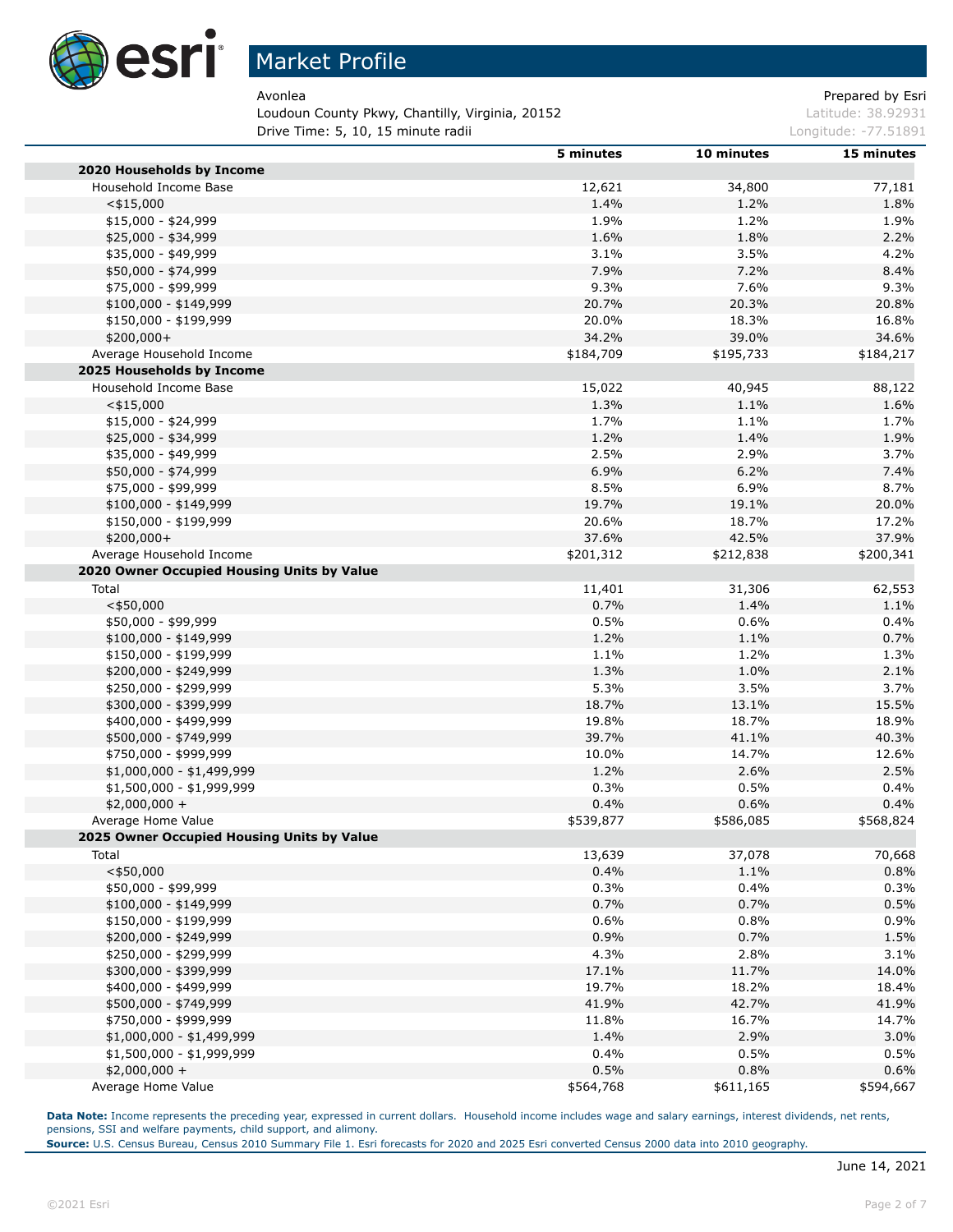

Loudoun County Pkwy, Chantilly, Virginia, 20152 Material Channel Assembly Latitude: 38.92931 Drive Time: 5, 10, 15 minute radii and a control of the control of the Longitude: -77.51891

Avonlea **Prepared by Esri** 

|                                 | 5 minutes | 10 minutes | 15 minutes |
|---------------------------------|-----------|------------|------------|
| 2010 Population by Age          |           |            |            |
| Total                           | 20,277    | 56,156     | 161,251    |
| $0 - 4$                         | 12.0%     | 12.0%      | 9.4%       |
| $5 - 9$                         | 10.7%     | 11.4%      | 9.3%       |
| $10 - 14$                       | 7.4%      | 7.5%       | 8.0%       |
| $15 - 24$                       | 7.7%      | 7.7%       | 10.2%      |
| $25 - 34$                       | 17.8%     | 17.2%      | 15.9%      |
| $35 - 44$                       | 22.9%     | 23.0%      | 19.7%      |
| $45 - 54$                       | 12.0%     | 12.0%      | 15.1%      |
| $55 - 64$                       | 5.9%      | 5.9%       | 8.0%       |
| $65 - 74$                       | 2.6%      | 2.4%       | 3.0%       |
| 75 - 84                         | 0.8%      | 0.7%       | 1.1%       |
| $85 +$                          | 0.2%      | 0.2%       | 0.3%       |
| $18 +$                          | 66.5%     | 65.7%      | 69.0%      |
| 2020 Population by Age          |           |            |            |
| Total                           | 41,003    | 113,418    | 241,934    |
| $0 - 4$                         | 9.7%      | 9.4%       | 8.2%       |
| $5 - 9$                         | 10.3%     | 10.3%      | 9.0%       |
| $10 - 14$                       | 9.7%      | 9.9%       | 9.0%       |
| $15 - 24$                       | 9.9%      | 10.5%      | 11.1%      |
| $25 - 34$                       | 12.4%     | 11.8%      | 13.2%      |
| $35 - 44$                       | 20.5%     | 19.5%      | 17.8%      |
| $45 - 54$                       | 13.9%     | 14.5%      | 14.6%      |
| $55 - 64$                       | 7.7%      | 8.2%       | 10.1%      |
| $65 - 74$                       | 4.0%      | 4.3%       | 5.0%       |
| 75 - 84                         | 1.4%      | 1.4%       | 1.7%       |
| $85 +$                          | 0.3%      | 0.3%       | 0.4%       |
| $18 +$                          | 66.2%     | 66.1%      | 69.5%      |
| 2025 Population by Age          |           |            |            |
| Total                           | 49,099    | 134,001    | 277,423    |
| $0 - 4$                         | 9.7%      | 9.4%       | 8.3%       |
| $5 - 9$                         | 10.1%     | 10.1%      | 8.7%       |
| $10 - 14$                       | 9.1%      | 9.2%       | 8.3%       |
| $15 - 24$                       | 10.9%     | 11.3%      | 11.1%      |
| $25 - 34$                       | 13.8%     | 13.2%      | 14.3%      |
| $35 - 44$                       | 18.2%     | 17.6%      | 17.1%      |
| $45 - 54$                       | 14.1%     | 14.2%      | 13.8%      |
| $55 - 64$                       | 7.7%      | 8.3%       | 9.7%       |
| $65 - 74$                       | 4.3%      | 4.6%       | 5.8%       |
| 75 - 84                         | 1.7%      | 1.8%       | 2.3%       |
| $85 +$                          | 0.4%      | 0.4%       | 0.5%       |
| $18 +$                          | 66.5%     | 66.6%      | 70.2%      |
| <b>2010 Population by Sex</b>   |           |            |            |
| Males                           | 9,910     | 27,735     | 80,023     |
| Females                         | 10,366    |            |            |
| 2020 Population by Sex          |           | 28,419     | 81,230     |
| Males                           |           | 55,799     |            |
|                                 | 20,073    |            | 119,572    |
| Females                         | 20,931    | 57,616     | 122,360    |
| 2025 Population by Sex<br>Males | 24,029    | 65,821     | 136,953    |
|                                 |           |            |            |
| Females                         | 25,069    | 68,176     | 140,469    |

**Source:** U.S. Census Bureau, Census 2010 Summary File 1. Esri forecasts for 2020 and 2025 Esri converted Census 2000 data into 2010 geography.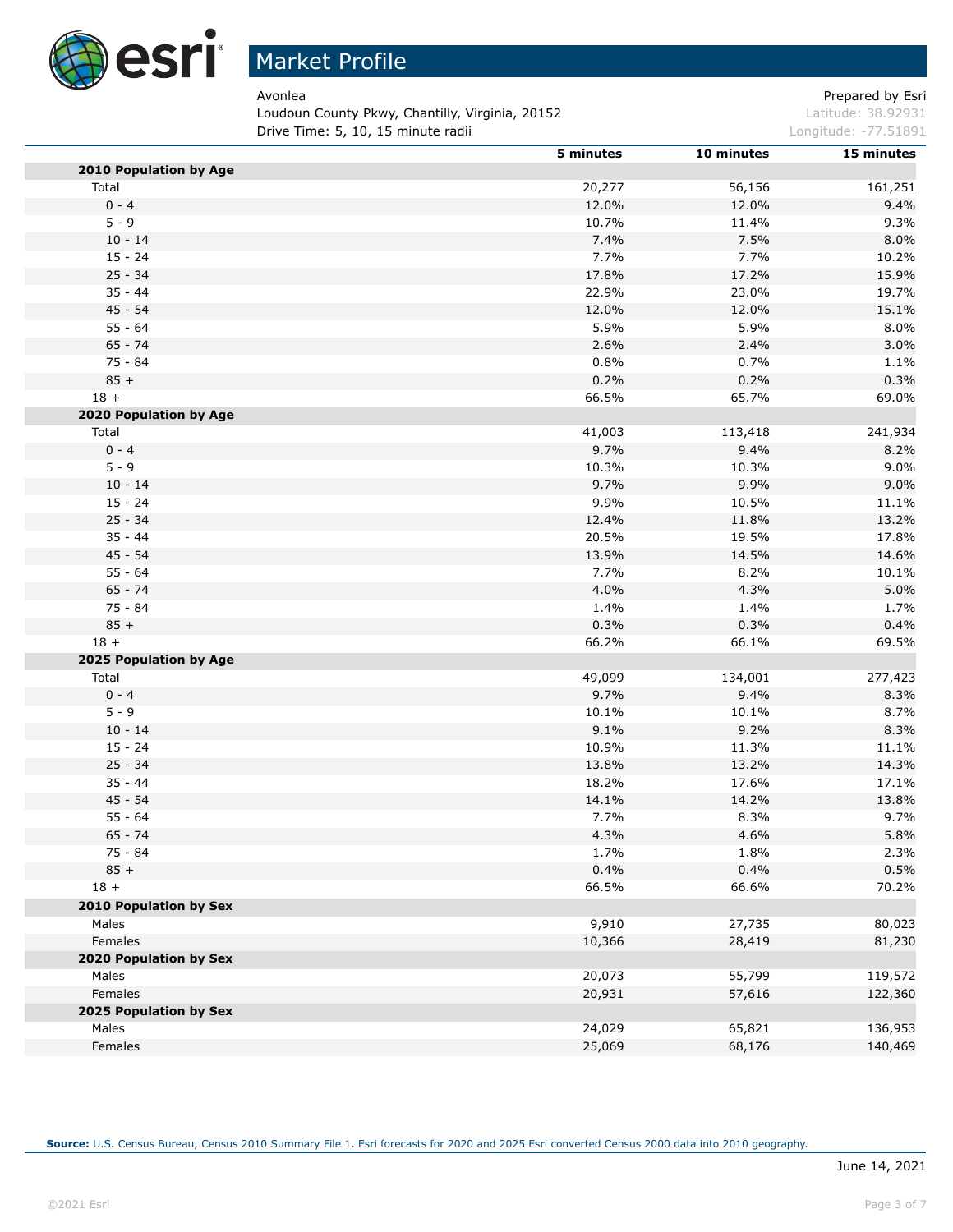

# Market Profile

Loudoun County Pkwy, Chantilly, Virginia, 20152 March 2015 1998 1998 Latitude: 38.92931 **Drive Time: 5, 10, 15 minute radii Longitude: -77.51891** Longitude: -77.51891

Avonlea **Prepared by Esri** Prepared by Esri

|                                                    | 5 minutes | 10 minutes | 15 minutes |
|----------------------------------------------------|-----------|------------|------------|
| 2010 Population by Race/Ethnicity                  |           |            |            |
| Total                                              | 20,275    | 56,155     | 161,253    |
| White Alone                                        | 54.1%     | 55.6%      | 60.3%      |
| <b>Black Alone</b>                                 | 7.5%      | 7.1%       | 7.3%       |
| American Indian Alone                              | 0.2%      | 0.2%       | 0.2%       |
| Asian Alone                                        | 31.2%     | 29.9%      | 24.1%      |
| Pacific Islander Alone                             | 0.0%      | 0.0%       | 0.1%       |
| Some Other Race Alone                              | 2.4%      | 2.7%       | 3.8%       |
| Two or More Races                                  | 4.5%      | 4.5%       | 4.1%       |
| Hispanic Origin                                    | 8.2%      | 8.3%       | 10.8%      |
| Diversity Index                                    | 66.4      | 65.8       | 65.5       |
| 2020 Population by Race/Ethnicity                  |           |            |            |
| Total                                              | 41,005    | 113,415    | 241,933    |
| White Alone                                        | 46.0%     | 47.1%      | 51.9%      |
| <b>Black Alone</b>                                 | 7.3%      | 7.2%       | 7.8%       |
| American Indian Alone                              | 0.2%      | 0.2%       | 0.2%       |
| Asian Alone                                        | 37.8%     | 37.0%      | 30.9%      |
| Pacific Islander Alone                             | 0.1%      | 0.1%       | 0.1%       |
| Some Other Race Alone                              | 3.3%      | 3.0%       | 4.0%       |
| Two or More Races                                  | 5.3%      | 5.4%       | 5.1%       |
| Hispanic Origin                                    | 10.1%     | 9.3%       | 11.5%      |
| Diversity Index                                    | 70.5      | 69.8       | 70.5       |
| <b>2025 Population by Race/Ethnicity</b>           |           |            |            |
| Total                                              | 49,098    | 133,996    | 277,422    |
| White Alone                                        | 40.9%     | 42.2%      | 47.1%      |
| <b>Black Alone</b>                                 | 7.3%      | 7.3%       | 8.1%       |
| American Indian Alone                              | 0.2%      | 0.2%       | 0.2%       |
| Asian Alone                                        | 42.5%     | 41.2%      | 34.7%      |
| Pacific Islander Alone                             | 0.1%      | 0.1%       | 0.1%       |
| Some Other Race Alone                              | 3.5%      | 3.2%       | 4.2%       |
| Two or More Races                                  | 5.6%      | 5.8%       | 5.5%       |
| Hispanic Origin                                    | 10.6%     | 9.7%       | 12.1%      |
| Diversity Index                                    | 71.4      | 70.9       | 72.5       |
| 2010 Population by Relationship and Household Type |           |            |            |
| Total                                              | 20,276    | 56,154     | 161,253    |
| In Households                                      | 100.0%    | 100.0%     | 100.0%     |
| In Family Households                               | 91.8%     | 92.6%      | 90.7%      |
| Householder                                        | 25.9%     | 25.8%      | 25.8%      |
| Spouse                                             | 22.3%     | 22.6%      | 21.9%      |
| Child                                              | 36.9%     | 37.8%      | 36.0%      |
| Other relative                                     | 5.1%      | 4.8%       | 4.8%       |
| Nonrelative                                        | 1.5%      | 1.6%       | 2.1%       |
| In Nonfamily Households                            | 8.2%      | 7.4%       | 9.3%       |
| In Group Quarters                                  | $0.0\%$   | 0.0%       | 0.0%       |
| Institutionalized Population                       | $0.0\%$   | 0.0%       | 0.0%       |
| Noninstitutionalized Population                    | 0.0%      | 0.0%       | 0.0%       |

Data Note: Persons of Hispanic Origin may be of any race. The Diversity Index measures the probability that two people from the same area will be from different race/ ethnic groups. **Source:** U.S. Census Bureau, Census 2010 Summary File 1. Esri forecasts for 2020 and 2025 Esri converted Census 2000 data into 2010 geography.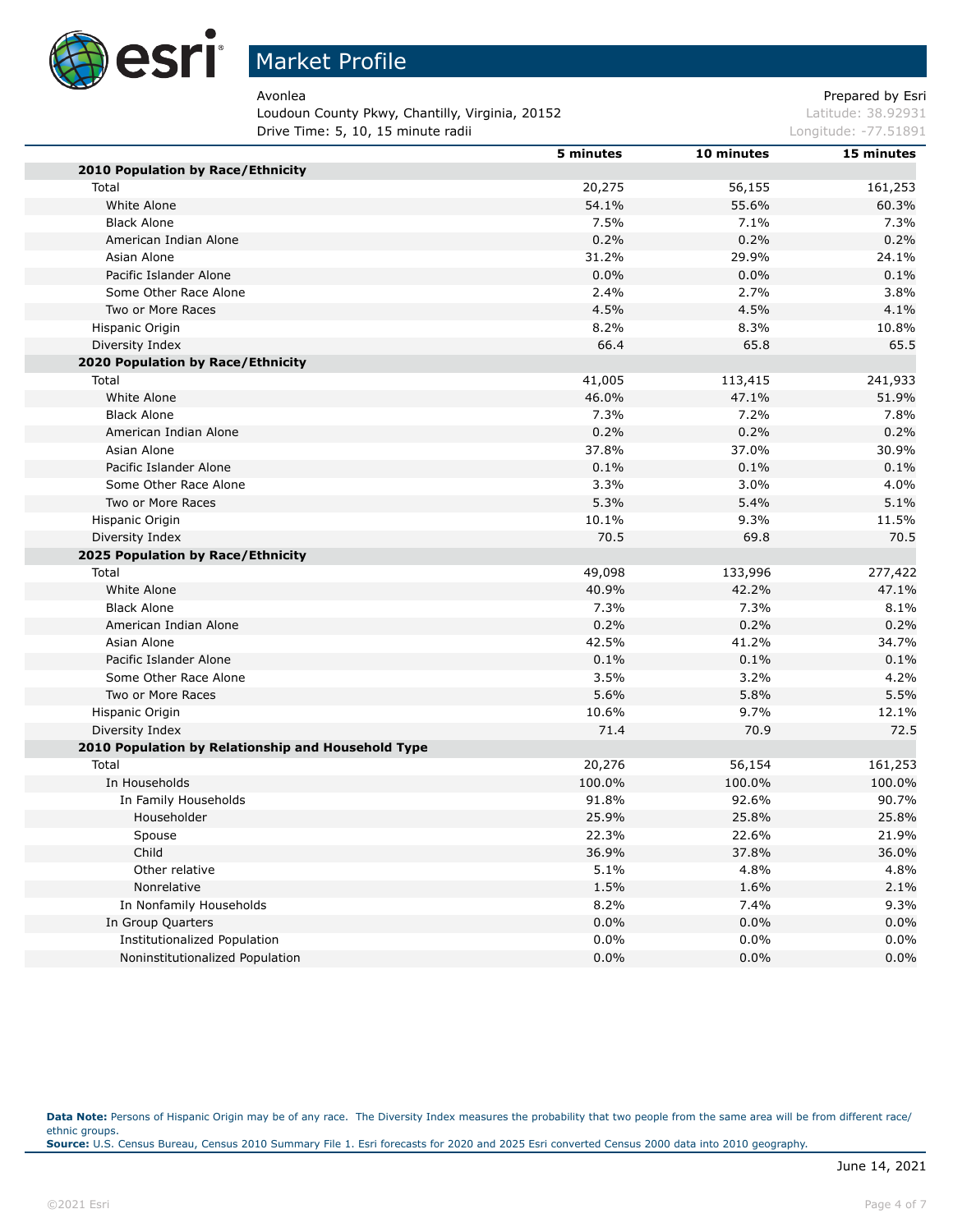

Loudoun County Pkwy, Chantilly, Virginia, 20152 March 2015 1998 1998 Latitude: 38.92931 **Drive Time: 5, 10, 15 minute radii Longitude: -77.51891** Longitude: -77.51891

Avonlea **Prepared by Esri** Prepared by Esri

|                                                                            | 5 minutes | 10 minutes | 15 minutes       |
|----------------------------------------------------------------------------|-----------|------------|------------------|
| 2020 Population 25+ by Educational Attainment                              |           |            |                  |
| Total                                                                      | 24,751    | 68,045     | 151,864          |
| Less than 9th Grade                                                        | 1.6%      | 1.8%       | 1.9%             |
| 9th - 12th Grade, No Diploma                                               | 1.5%      | 1.9%       | 2.2%             |
| High School Graduate                                                       | 8.2%      | 7.3%       | 9.4%             |
| GED/Alternative Credential                                                 | 1.4%      | 1.3%       | 1.1%             |
| Some College, No Degree                                                    | 10.7%     | 10.7%      | 11.7%            |
| Associate Degree                                                           | 5.6%      | 5.3%       | 5.8%             |
| Bachelor's Degree                                                          | 39.7%     | 39.6%      | 37.4%            |
| Graduate/Professional Degree                                               | 31.4%     | 32.1%      | 30.4%            |
| 2020 Population 15+ by Marital Status                                      |           |            |                  |
| Total                                                                      | 28,799    | 79,987     | 178,734          |
| Never Married                                                              | 22.7%     | 22.3%      | 26.5%            |
| Married                                                                    | 68.0%     | 68.6%      | 63.5%            |
| Widowed                                                                    | 3.2%      | 2.6%       | 2.9%             |
| Divorced                                                                   | 6.1%      | 6.5%       | 7.0%             |
| 2020 Civilian Population 16+ in Labor Force                                |           |            |                  |
| Civilian Population 16+                                                    | 22,088    | 60,090     | 136,028          |
| Population 16+ Employed                                                    | 92.7%     | 92.7%      | 91.9%            |
| Population 16+ Unemployment rate                                           | 7.3%      | 7.3%       | 8.1%             |
| Population 16-24 Employed                                                  | 7.5%      | 8.3%       | 8.9%             |
| Population 16-24 Unemployment rate                                         | 11.0%     | 11.0%      | 13.9%            |
| Population 25-54 Employed                                                  | 78.1%     | 76.9%      | 72.8%            |
| Population 25-54 Unemployment rate                                         | 7.1%      | 6.9%       | 7.5%             |
| Population 55-64 Employed                                                  | 11.6%     | 11.8%      | 14.2%            |
| Population 55-64 Unemployment rate                                         | 6.5%      | 6.8%       | 7.3%             |
| Population 65+ Employed                                                    | 2.8%      | 2.9%       | 4.1%             |
| Population 65+ Unemployment rate                                           | 6.4%      | 7.3%       | 7.4%             |
| 2020 Employed Population 16+ by Industry                                   |           |            |                  |
| Total                                                                      | 20,471    | 55,725     | 125,067          |
| Agriculture/Mining                                                         | 0.0%      | 0.1%       | 0.2%             |
| Construction                                                               | 5.2%      | 5.1%       | 5.2%             |
| Manufacturing                                                              | 3.1%      | 3.8%       | 3.9%             |
| Wholesale Trade                                                            | 1.8%      | 1.4%       | 1.2%             |
| Retail Trade                                                               | 5.6%      | 5.8%       | 6.3%             |
| Transportation/Utilities                                                   | 3.8%      | 3.1%       | 4.3%             |
| Information                                                                | 2.8%      | 3.3%       | 3.4%             |
|                                                                            | 8.9%      | 8.8%       | 7.7%             |
| Finance/Insurance/Real Estate                                              | 59.2%     | 59.3%      | 59.1%            |
| <b>Services</b>                                                            |           |            |                  |
| <b>Public Administration</b><br>2020 Employed Population 16+ by Occupation | 9.7%      | 9.2%       | 8.6%             |
|                                                                            |           |            |                  |
| Total                                                                      | 20,468    | 55,726     | 125,064<br>79.9% |
| White Collar                                                               | 82.1%     | 81.5%      |                  |
| Management/Business/Financial                                              | 28.5%     | 27.9%      | 26.2%            |
| Professional                                                               | 36.6%     | 36.2%      | 35.3%            |
| Sales                                                                      | 9.1%      | 8.7%       | 8.6%             |
| Administrative Support                                                     | 8.0%      | 8.6%       | 9.9%             |
| Services                                                                   | 8.9%      | 9.5%       | 10.9%            |
| <b>Blue Collar</b>                                                         | 9.0%      | 9.0%       | 9.2%             |
| Farming/Forestry/Fishing                                                   | 0.0%      | 0.1%       | 0.1%             |
| Construction/Extraction                                                    | 2.6%      | 2.3%       | 2.5%             |
| Installation/Maintenance/Repair                                            | 2.3%      | 2.2%       | 1.8%             |
| Production                                                                 | 1.7%      | 2.1%       | 2.0%             |
| Transportation/Material Moving                                             | 2.3%      | 2.2%       | 2.9%             |

**Source:** U.S. Census Bureau, Census 2010 Summary File 1. Esri forecasts for 2020 and 2025 Esri converted Census 2000 data into 2010 geography.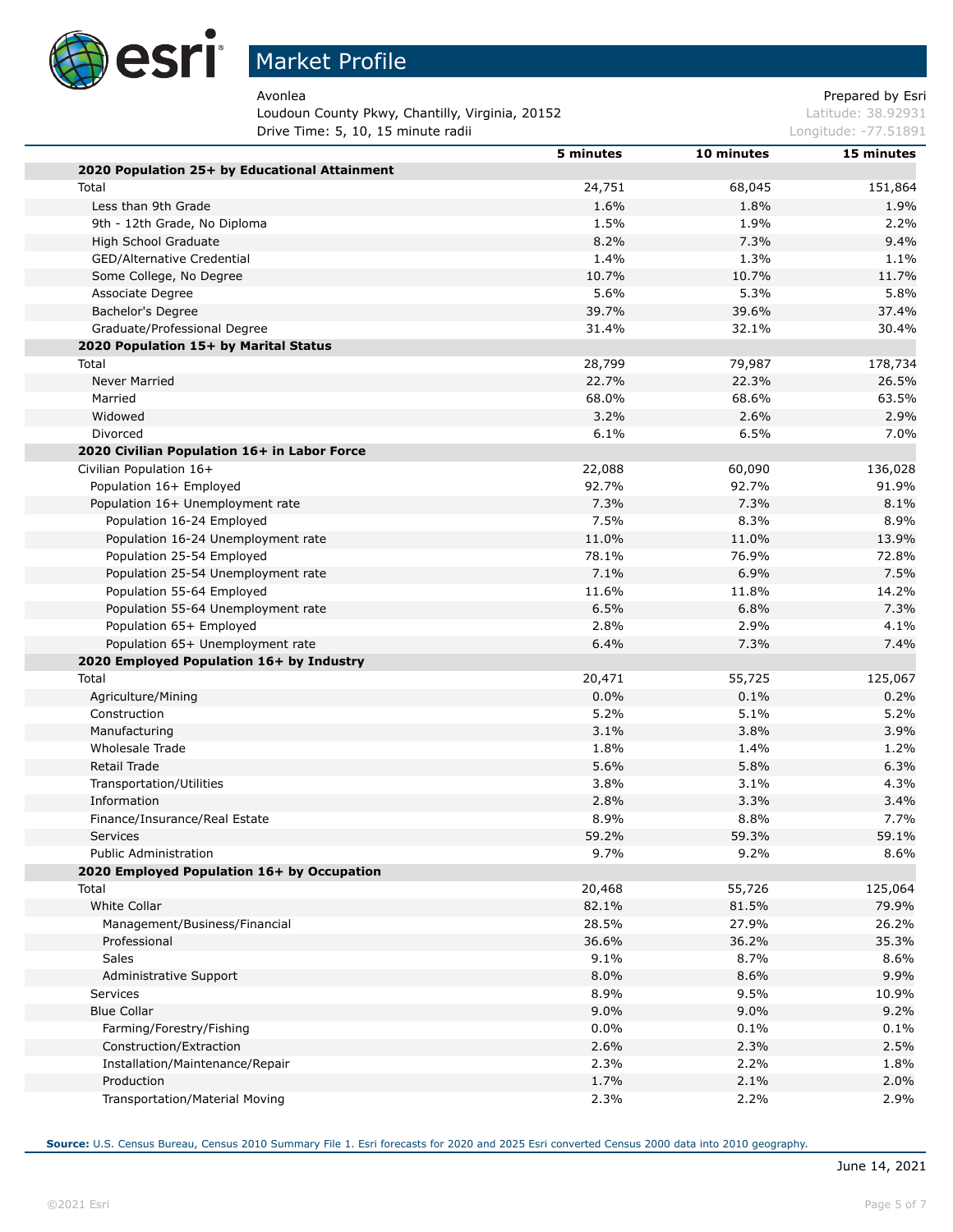

Loudoun County Pkwy, Chantilly, Virginia, 20152 March 2015 1998 1998 Latitude: 38.92931 **Drive Time: 5, 10, 15 minute radii Longitude: -77.51891** Longitude: -77.51891

Avonlea **Avonlea** Prepared by Esri

**5 minutes 10 minutes 15 minutes**

| 2010 Households by Type                       |         |         |         |
|-----------------------------------------------|---------|---------|---------|
| Total                                         | 6,473   | 17,517  | 52,590  |
| Households with 1 Person                      | 13.9%   | 12.5%   | 15.3%   |
| Households with 2+ People                     | 86.1%   | 87.5%   | 84.7%   |
| Family Households                             | 80.9%   | 82.6%   | 79.1%   |
| Husband-wife Families                         | 69.9%   | 72.3%   | 67.2%   |
| With Related Children                         | 49.5%   | 51.9%   | 43.7%   |
| Other Family (No Spouse Present)              | 11.0%   | 10.3%   | 11.9%   |
| Other Family with Male Householder            | 3.1%    | 3.0%    | 3.5%    |
| With Related Children                         | 2.0%    | 1.9%    | 2.0%    |
| Other Family with Female Householder          | 7.9%    | 7.3%    | 8.4%    |
| With Related Children                         | 5.3%    | 5.1%    | 5.6%    |
| Nonfamily Households                          | 5.2%    | 4.9%    | 5.6%    |
| All Households with Children                  | 57.2%   | 59.2%   | 51.6%   |
| Multigenerational Households                  | 5.1%    | 5.1%    | 4.5%    |
| Unmarried Partner Households                  | 4.0%    | 4.2%    | 4.3%    |
| Male-female                                   | 3.6%    | 3.7%    | 3.7%    |
| Same-sex                                      | 0.5%    | 0.6%    | 0.5%    |
| 2010 Households by Size                       |         |         |         |
| Total                                         | 6,471   | 17,517  | 52,590  |
| 1 Person Household                            | 13.9%   | 12.5%   | 15.3%   |
| 2 Person Household                            | 24.3%   | 23.1%   | 25.7%   |
| 3 Person Household                            | 21.0%   | 21.3%   | 20.6%   |
| 4 Person Household                            | 25.4%   | 26.7%   | 23.2%   |
| 5 Person Household                            | 10.0%   | 10.8%   | 9.6%    |
| 6 Person Household                            | 3.6%    | 3.7%    | 3.5%    |
| 7 + Person Household                          | 1.9%    | 2.0%    | 2.0%    |
| 2010 Households by Tenure and Mortgage Status |         |         |         |
| Total                                         | 6,473   | 17,517  | 52,589  |
| Owner Occupied                                | 85.9%   | 84.5%   | 78.3%   |
| Owned with a Mortgage/Loan                    | 83.4%   | 81.3%   | 73.6%   |
| Owned Free and Clear                          | 2.5%    | 3.2%    | 4.6%    |
| Renter Occupied                               | 14.1%   | 15.5%   | 21.7%   |
| 2020 Affordability, Mortgage and Wealth       |         |         |         |
| Housing Affordability Index                   | 165     | 159     | 152     |
| Percent of Income for Mortgage                | 13.5%   | 14.0%   | 14.7%   |
| Wealth Index                                  | 213     | 232     | 225     |
| 2010 Housing Units By Urban/ Rural Status     |         |         |         |
| <b>Total Housing Units</b>                    | 6,736   | 18,235  | 54,435  |
| Housing Units Inside Urbanized Area           | 98.1%   | 96.0%   | 96.2%   |
| Housing Units Inside Urbanized Cluster        | $0.0\%$ | 0.0%    | 0.0%    |
| Rural Housing Units                           | 1.9%    | 4.0%    | 3.8%    |
| 2010 Population By Urban/ Rural Status        |         |         |         |
| <b>Total Population</b>                       | 20,276  | 56,154  | 161,253 |
| Population Inside Urbanized Area              | 98.4%   | 95.9%   | 96.2%   |
| Population Inside Urbanized Cluster           | $0.0\%$ | $0.0\%$ | 0.0%    |
| Rural Population                              | 1.6%    | 4.1%    | 3.8%    |

Data Note: Households with children include any households with people under age 18, related or not. Multigenerational households are families with 3 or more parentchild relationships. Unmarried partner households are usually classified as nonfamily households unless there is another member of the household related to the householder. Multigenerational and unmarried partner households are reported only to the tract level. Esri estimated block group data, which is used to estimate polygons or non-standard geography.

**Source:** U.S. Census Bureau, Census 2010 Summary File 1. Esri forecasts for 2020 and 2025 Esri converted Census 2000 data into 2010 geography.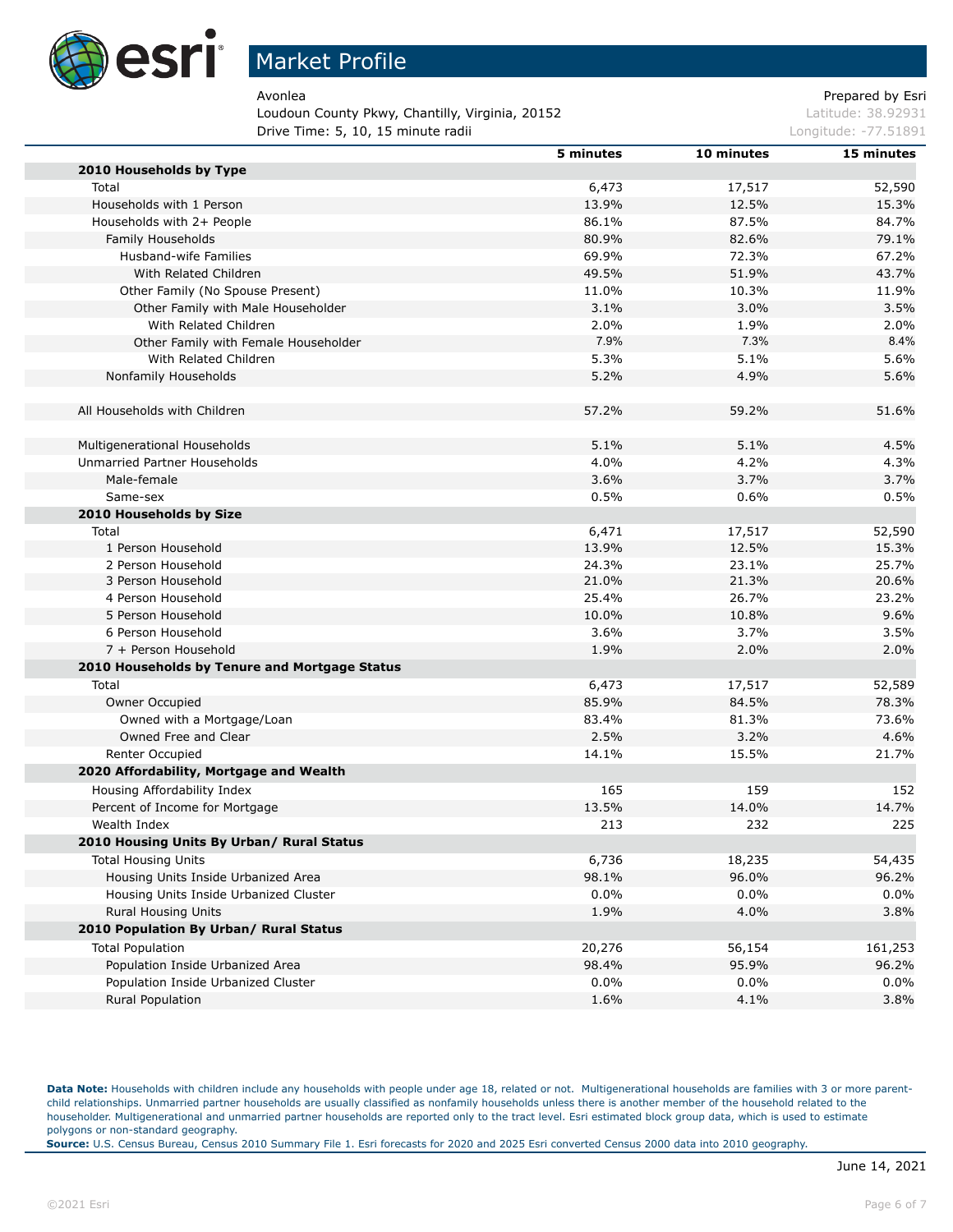

Loudoun County Pkwy, Chantilly, Virginia, 20152 March 2015 1998 1998 Latitude: 38.92931 **Drive Time: 5, 10, 15 minute radii Longitude: -77.51891** Longitude: -77.51891

Avonlea **Avonlea** Prepared by Esri

|                                                             |                                 | 5 minutes     | 10 minutes                        | 15 minutes                      |
|-------------------------------------------------------------|---------------------------------|---------------|-----------------------------------|---------------------------------|
| <b>Top 3 Tapestry Segments</b>                              |                                 |               |                                   |                                 |
| 1.                                                          | Boomburbs (1C)                  |               | Boomburbs (1C)                    | Boomburbs (1C)                  |
| 2.                                                          | Enterprising Professionals (2D) |               | <b>Enterprising Professionals</b> | Enterprising Professionals (2D) |
| 3.                                                          | Professional Pride (1B)         |               | Professional Pride (1B)           | Professional Pride (1B)         |
| <b>2020 Consumer Spending</b>                               |                                 |               |                                   |                                 |
| Apparel & Services: Total \$                                |                                 | \$56,505,389  | \$164,514,653                     | \$339,749,604                   |
| Average Spent                                               |                                 | \$4,477.09    | \$4,727.43                        | \$4,401.93                      |
| Spending Potential Index                                    |                                 | 209           | 220                               | 205                             |
| Education: Total \$                                         |                                 | \$45,913,230  | \$135,134,126                     | \$294,043,891                   |
| Average Spent                                               |                                 | \$3,637.84    | \$3,883.16                        | \$3,809.75                      |
| Spending Potential Index                                    |                                 | 203           | 217                               | 213                             |
| Entertainment/Recreation: Total \$                          |                                 | \$80,982,090  | \$237,554,257                     | \$493,490,913                   |
| Average Spent                                               |                                 | \$6,416.46    | \$6,826.27                        | \$6,393.86                      |
| Spending Potential Index                                    |                                 | 197           | 210                               | 197                             |
| Food at Home: Total \$                                      |                                 | \$130,473,271 | \$379,647,035                     | \$792,634,956                   |
| Average Spent                                               |                                 | \$10,337.79   | \$10,909.40                       | \$10,269.69                     |
| Spending Potential Index                                    |                                 | 194           | 204                               | 192                             |
| Food Away from Home: Total \$                               |                                 | \$99,032,384  | \$287,155,725                     | \$594,926,435                   |
| Average Spent                                               |                                 | \$7,846.64    | \$8,251.60                        | \$7,708.10                      |
| Spending Potential Index                                    |                                 | 208           | 219                               | 204                             |
| Health Care: Total \$                                       |                                 | \$136,242,702 | \$401,450,048                     | \$830,740,057                   |
| Average Spent                                               |                                 | \$10,794.92   | \$11,535.92                       | \$10,763.39                     |
| Spending Potential Index                                    |                                 | 188           | 201                               | 187                             |
| HH Furnishings & Equipment: Total \$                        |                                 | \$56,574,705  | \$166,567,762                     | \$340,937,435                   |
| Average Spent                                               |                                 | \$4,482.58    | \$4,786.43                        | \$4,417.32                      |
| Spending Potential Index                                    |                                 | 205           | 219                               | 202                             |
| Personal Care Products & Services: Total \$                 |                                 | \$24,371,496  | \$71,223,431                      | \$146,162,229                   |
| Average Spent                                               |                                 | \$1,931.03    | \$2,046.65                        | \$1,893.73                      |
| Spending Potential Index                                    |                                 | 210           | 223                               | 206                             |
| Shelter: Total \$                                           |                                 | \$497,305,181 | \$1,437,831,912                   | \$3,038,079,101                 |
| Average Spent                                               |                                 | \$39,402.99   | \$41,317.01                       | \$39,362.53                     |
| Spending Potential Index                                    |                                 | 203           | 213                               | 203                             |
| Support Payments/Cash Contributions/Gifts in Kind: Total \$ |                                 | \$60,033,305  | \$178,601,489                     | \$357,754,456                   |
| Average Spent                                               |                                 | \$4,756.62    | \$5,132.23                        | \$4,635.21                      |
| Spending Potential Index                                    |                                 | 203           | 219                               | 198                             |
| Travel: Total \$                                            |                                 | \$63,696,638  | \$186,605,107                     | \$391,070,520                   |
| Average Spent                                               |                                 | \$5,046.88    | \$5,362.22                        | \$5,066.86                      |
| Spending Potential Index                                    |                                 | 209           | 222                               | 210                             |
| Vehicle Maintenance & Repairs: Total \$                     |                                 | \$27,443,824  | \$80,633,286                      | \$166,778,927                   |
| Average Spent                                               |                                 | \$2,174.46    | \$2,317.05                        | \$2,160.85                      |
| Spending Potential Index                                    |                                 | 188           | 200                               | 186                             |

**Data Note:** Consumer spending shows the amount spent on a variety of goods and services by households that reside in the area. Expenditures are shown by broad budget categories that are not mutually exclusive. Consumer spending does not equal business revenue. Total and Average Amount Spent Per Household represent annual figures. The Spending Potential Index represents the amount spent in the area relative to a national average of 100. **Source:** Consumer Spending data are derived from the 2017 and 2018 Consumer Expenditure Surveys, Bureau of Labor Statistics. Esri. **Source:** U.S. Census Bureau, Census 2010 Summary File 1. Esri forecasts for 2020 and 2025 Esri converted Census 2000 data into 2010 geography.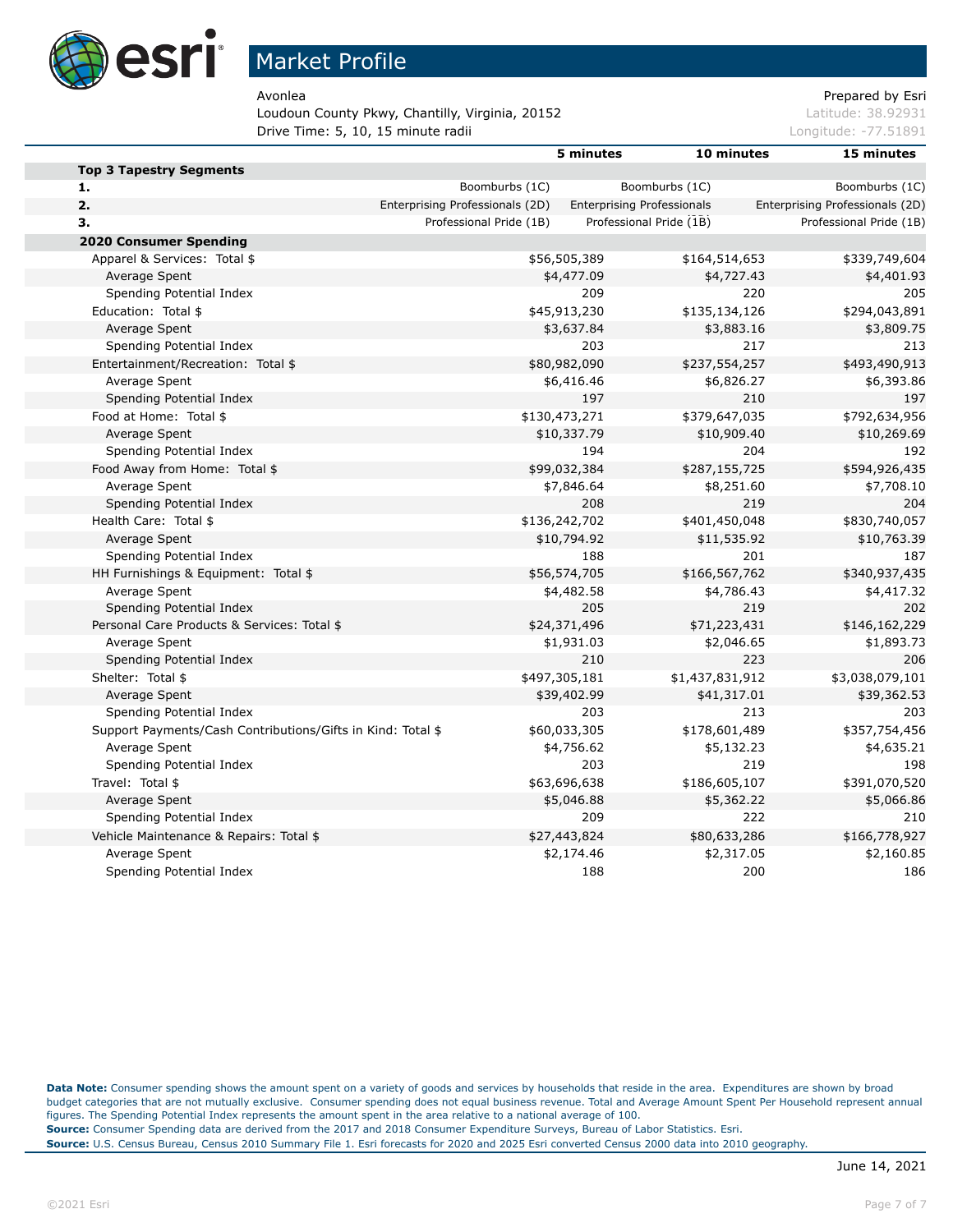

# Graphic Profile

42530 Tall Cedars Pkwy, Chantilly, Virginia, 20152 **Latitude: 38.93070** Latitude: 38.93070 **Drive Time: 5 minute radius Constanting Constanting Constanting Constanting Constanting Constanting Constanting Constanting Constanting Constanting Constanting Constanting Constanting Constanting Constanting Constanting** 

### Avonlea **Avonlea** Prepared by Esri







Households



2020 Home Value



2020-2025 Annual Growth Rate





**Source:** U.S. Census Bureau, Census 2010 Summary File 1. Esri forecasts for 2020 and 2025.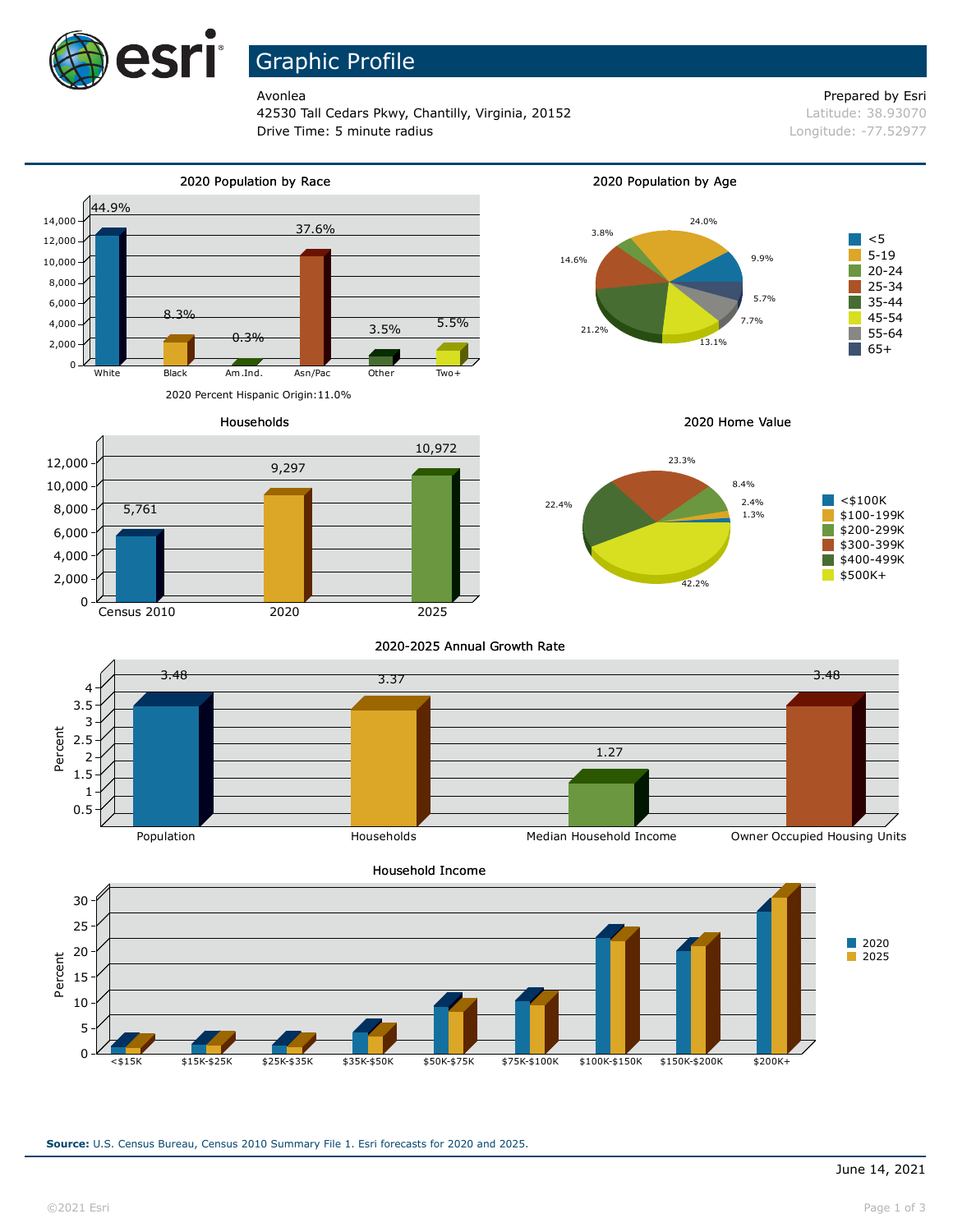

## Graphic Profile

42530 Tall Cedars Pkwy, Chantilly, Virginia, 20152 **Latitude: 38.93070** Latitude: 38.93070 **Drive Time: 10 minute radius Longitude: -77.52977** 

## Avonlea **Avonlea** Prepared by Esri



### 2020 Percent Hispanic Origin:8.9%



2020 Population by Age



2020 Home Value



2020-2025 Annual Growth Rate





**Source:** U.S. Census Bureau, Census 2010 Summary File 1. Esri forecasts for 2020 and 2025.